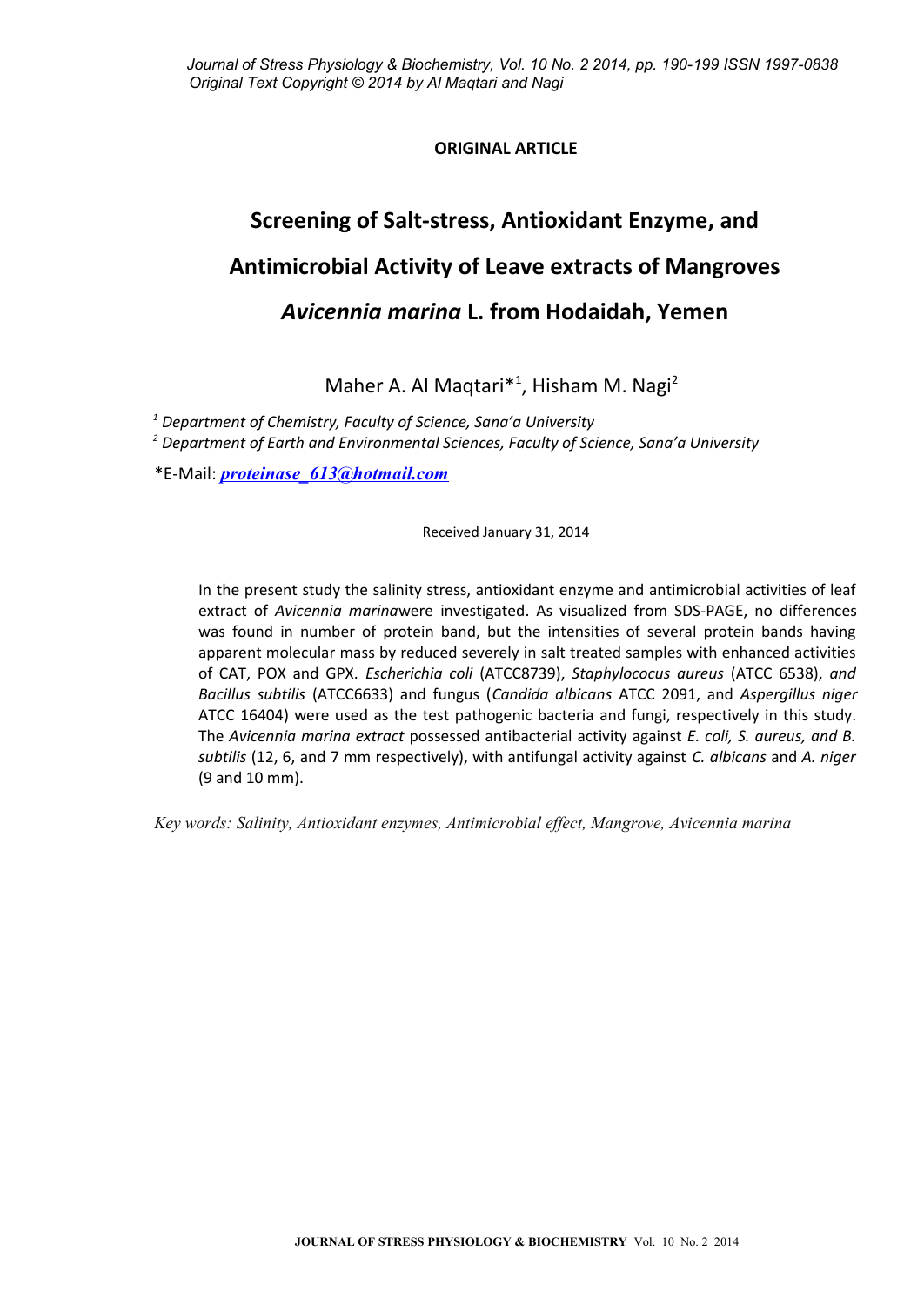# **ORIGINAL ARTICLE**

# **Screening of Salt-stress, Antioxidant Enzyme, and Antimicrobial Activity of Leave extracts of Mangroves** *Avicennia marina* **L. from Hodaidah, Yemen**

Maher A. Al Maqtari<sup>\*1</sup>, Hisham M. Nagi<sup>2</sup>

*1 Department of Chemistry, Faculty of Science, Sana'a University*

*2 Department of Earth and Environmental Sciences, Faculty of Science, Sana'a University*

\*E-Mail: *[proteinase\\_613@hotmail.com](mailto:proteinase_613@hotmail.com)*

Received January 31, 2014

In the present study the salinity stress, antioxidant enzyme and antimicrobial activities of leaf extract of *Avicennia marina*were investigated. As visualized from SDS-PAGE, no differences was found in number of protein band, but the intensities of several protein bands having apparent molecular mass by reduced severely in salt treated samples with enhanced activities of CAT, POX and GPX. *Escherichia coli* (ATCC8739), *Staphylococus aureus* (ATCC 6538), *and Bacillus subtilis* (ATCC6633) and fungus (*Candida albicans* ATCC 2091, and *Aspergillus niger* ATCC 16404) were used as the test pathogenic bacteria and fungi, respectively in this study. The *Avicennia marina extract* possessed antibacterial activity against *E. coli, S. aureus, and B. subtilis* (12, 6, and 7 mm respectively), with antifungal activity against *C. albicans* and *A. niger* (9 and 10 mm).

*Key words: Salinity, Antioxidant enzymes, Antimicrobial effect, Mangrove, Avicennia marina*

Mangroves are evergreen woody plants that grow at the interface between land and sea, and form the dominant intertidal vegetation in tropical and subtrobical regions (Blasco, 1984). These plants, and the associated microbes, fungi, plants, and animals, constitute the mangrove forest community or mangal (Tomlinson, 1994). Mangroves trees are characterized with broad leaves, aerial roots, like pneumatophores or stilt roots, and viviparous germinated seedlings (Naskarand Mandal, 1999).

Area of mangrove habitats in Yemen was estimated to be approximately 22.55 km<sup>2</sup> (Nagi *et*) *al.*, 2012). Yemen's coastal and marine ecosystems which include extensive mangroves such as *Avicennia marina* and *Rhizophora mucronata* that is only growing in two locations (Nagi and Abubakr, 2013), coral reefs, and sea grass areas are of major economic importance for fisheries and tourism. *A. marina* is a mangrove tree species that is extraordinarily adaptable with a wide latitudinal range closely associated with its flexible growth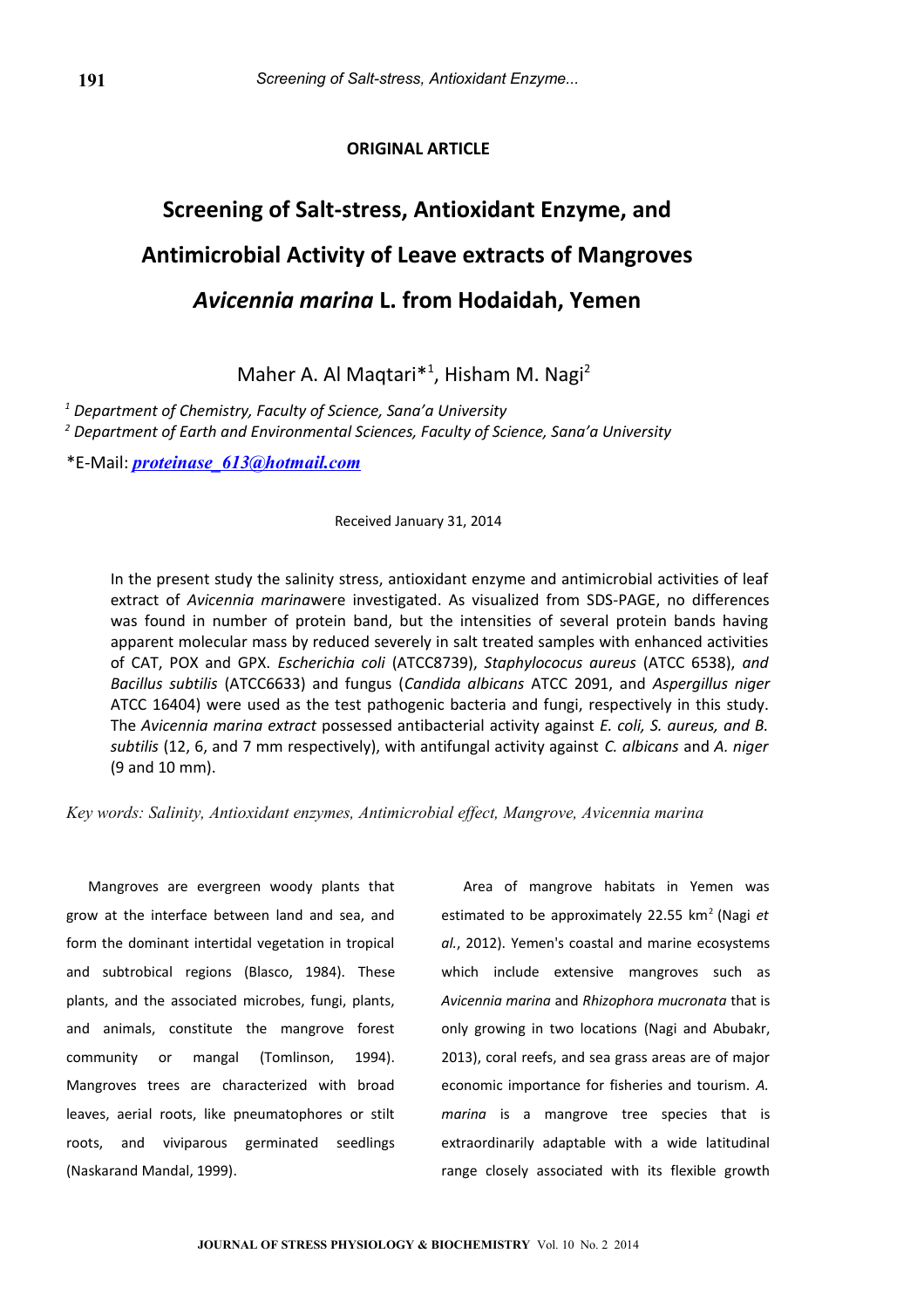Mangrove habitats along with their associated biota are of extreme importance, as a large coastal population depends on these resources for their livelihood. They have been used as traditional medicine in South Asian countries including Yemen (EPA, 2009). Recently, it has been strongly recommended that mangroves should be considered as a valuable source for chemical constituents with potential medicinal and agricultural values (Bandarnayake, 2002). *Avicennia marina* (Forssk.) Vierh. (Avicenniaceae) has received some attention in determining its important chemical constituents. Phenolic compounds are secondary plant metabolites and are involved in a wide range of specialized physiological functions. They are very important for the normal growth, development and defense mechanisms of plants (Miles *et al.*, 1998). These compounds are capable of inhibiting free radicals, and hence can retard the aging process (Maisuthisakul *et al.*, 2007).

Extracts and chemicals from mangroves are used mainly in folkloric medicine (*e.g.* bush medicine), as insecticides and pesticides and these practices continue to this day (Natarajan *et al.*, 2003). Methanol extract of *Excoecaria agallocha* leaves and shoots (Ravikumar *et al.*, 2010) and antifungal activity of methanol extract of *E. agallocha* and *Bruguiera gymnorrhiza* trunks are some other examples of pharmaceutical potential of mangrove plants.

There are no reports on salinity stress, antioxidant and antimicrobial activities of *A. marina* in Yemen*,* the present study was designed and carried out based on the reasons mentioned above. In this study, *A. marina* leaf extract was examined to evaluate the antioxidant potential and the same crude extracts were also used to indicate the antimicrobial activities of the samples**.**

#### **MATERIALS AND METHODS**

#### **Preparation of plant extract**

Mangrove leaves of *A. marina* were collected from Al Rage'ah Island (14° 54′ 53″ N and 42° 55′ 39″ E) which is located in front of Al Gabbanah village north of Al Hodaidah city. The collected leaf samples are air dried and then ground with sterilized distilled water. After grinding, filtration process conducted and the filtrate collected with Whatman No.1 filter paper and evaporated at 40°C for 48 hours. The residue was preserved for experimental analysis.

#### **Plant materials and culture conditions**

The preliminary experiments were carried out on A. *marina* at different concentrations of NaCl (50, 120, 190, 260, 330, 400, and 500 mM) for 0, 6, 12, 18, 23, 35, and 50 days in order to determine the viable range of salinities. Since, 500 mM NaCl was found lethal for this plant and at 330 mM NaCl, the plant can survive for more than 25 d, therefore, 330 mM NaCl was chosen as suitable concentration for investigating long-term effect of salinity in *A. marina*. The cultures were aerated continuously with an air bubbler. Leafs of plant from different days of treatment were collected to measure the experimental parameters and the experiments were repeated twice with three replicas in each treatment.

## **Extraction and estimation of total leaf protein**

Total leaf protein was extracted by the acetone– TCA precipitation method as described earlier by (Damerval *et al.*, 1986) and estimated following the method of (Lowry *et al.*, 1951). Bovine serum albumin was used as standard protein.

#### **Analysis of protein profile of leaf by SDS-PAGE**

Leaf samples were harvested from control and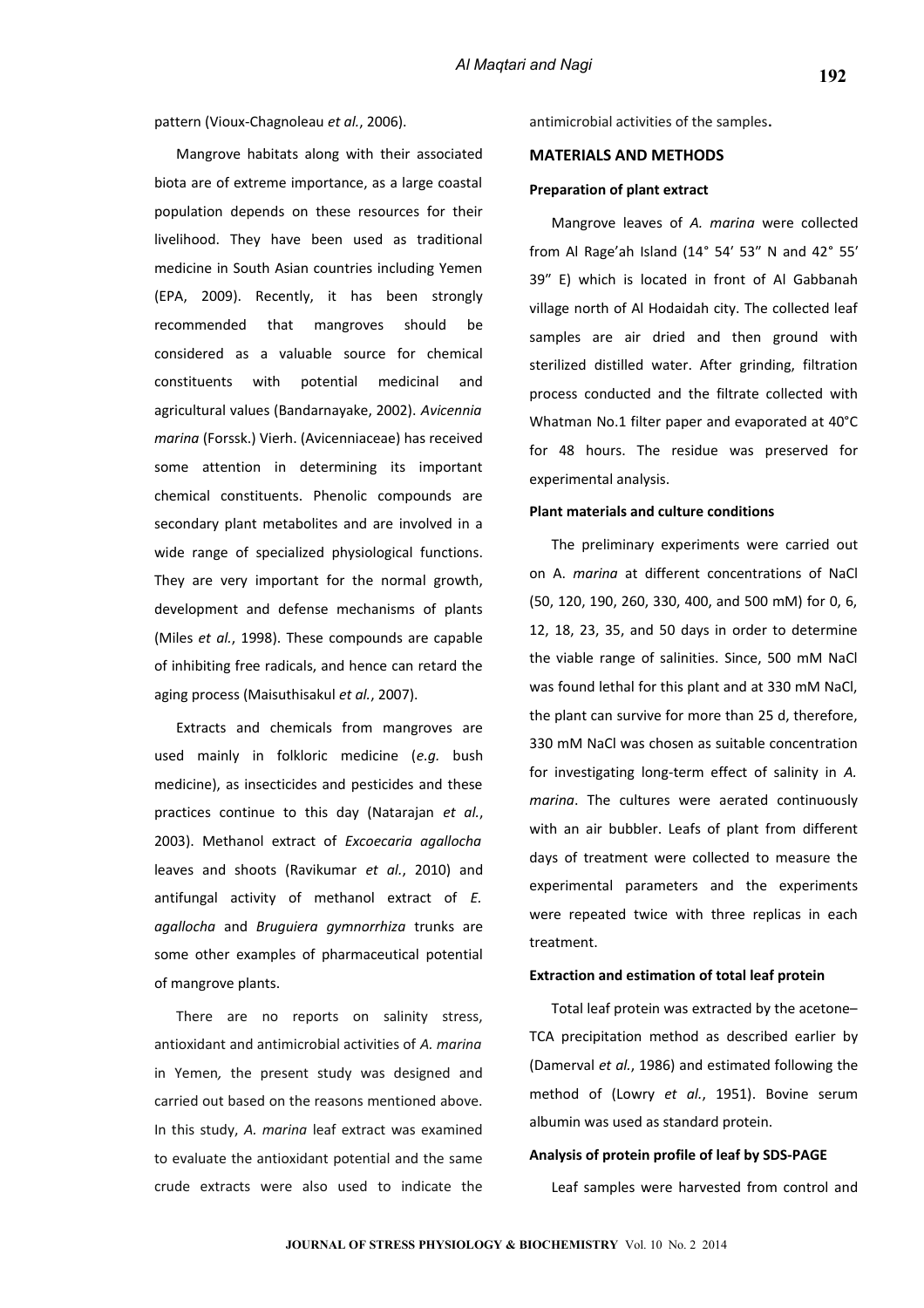NaCl treated plants after 7, 14, 30 and 45 days of treatment for analysis of soluble protein by sodium dodecyl sulfate (SDS) polyacrylamide gel electrophoresis (PAGE). Samples (0.5 g) were homogenized with 2 ml of a buffer containing 50 mm Tris(hydroxymethyl) aminomethane (Tris)- Glycine (pH 8.3), 0.5 m sucrose, 50 mm EDTA, 0.1 m KCl, 2 mm PMSF and  $0.1\%$  (v/v) 2mercaptoethanolin a chilled pestle and mortar at 4 <sup>o</sup>C. The homogenate was centrifuged in a refrigerated centrifuge at 14,000r.p.m for 10 min. Protein concentration in the supernatant samples was estimated according to the method of (Laemmli, 1970). The supernatants were stored in small aliquots at 85 °C for SDS-PAGE. Supernatant samples (40 *μ*g protein) were mixed with equal volumes of solubilizing buffer [62.5 mm Tris-HCl, pH 6.8, 20% (w/v) glycerol, 2%(w/v) SDS, 5% (v/v) 2 mercaptoethanol and 0.01% bromophenol blue] and heated for 4 min at 95 $\degree$ C, cooled on ice before loading on 12.5% polyacrylamide slab gels. Gels were made according to (Laemmli, 1970).

A 10 % separating gel containing 375 mm Tris-HCl, pH 8.8, 0.1% (w/v) SDS, 0.05% (w/v) ammonium persulfate and 0.4 *μ*l·TEMED was used for resolving the polypeptides whereas a 4% stacking gel containing 125 mm Tris-HCl, pH 6.8.

# **Extraction of antioxidative enzymes and their assays**

# *Extraction of enzymes and assays:*

Two grams of young leaf buds were macerated to powder with liquid nitrogen with a mortarpestle; then 0.1 g PVP and 5 ml of extraction buffer (consisting of 1 M Sucrose, 0.2 M Tris-HCL and 0.056 M β-Marcaptoethanol; pH adjusted at 8.5) was added and homogenized. The extractants were centrifuged at 10,000 rpm for 20 min at  $48^{\circ}$ C. The

supernatant were collected and used for the assay of catalase (CAT), peroxidase (POX) and guaicol peroxidase (GPX).

#### *Estimation of Catalase (CAT)*

Catalase was measured according to (Sadasivam and Manickam, 1991) by change in absorbance at 240 nm. An assay mixture contained 3 ml  $H_2O_2$ phosphate buffer (0.64 ml of  $H_2O_2$  diluted to 100 ml with 0.1M phosphate buffer pH 7.0) and 0.2 ml enzyme extract. The amount of enzyme required to change the absorption ( $\Delta$  OD) by 0.01 min<sup>-1</sup> mg<sup>-1</sup> protein was taken as unit enzyme activity.

## *Estimation of Peroxidase (POX)*

Peroxidase activity was measured according to (Maehly and Chance, 1954) by following the change in absorbance at 470 nm due to guiacol oxidation in the presence of  $H_2O_2$  and enzyme. The assay mixture 2 ml 0.1M phosphate buffer (pH 7.0), 1 ml 20 mM guaiacol, 0.05 ml  $H_2O_2$  (20 mM) and 0.5 ml enzyme extract. The amount of enzyme required to change the absorption ( $\Delta$  OD) by 0.01 min<sup>-1</sup> mg<sup>-1</sup> protein was taken as unit enzyme activity.

#### *Estimation of guaiacol peroxidase (GPX)*

GPX activity was measured spectrophotometrically at 25°C by following the method of (Tatiana *et al.*, 1999). The reaction mixture (2ml) consisted of 50 mM potassium phosphate (pH 7.0), 2 mM  $H_2O_2$ , and 2.7 mM guaiacol. The reaction was started by the addition of an enzyme extract equivalent to 5 μg protein. The formation of tetra guaiacol was measured at 470nm ( $\varepsilon$ =26.6 mM<sup>-1</sup>cm<sup>-1</sup>).

# **Screening for antimicrobial activity of** *Avicennia marina* **Extracts**

The inhibition activity on bacteria (*Escherichia coli* ATCC8739, *Staphylococus aureus* ATCC 6538, *and Bacillus subtilis* ATCC6633) and fungus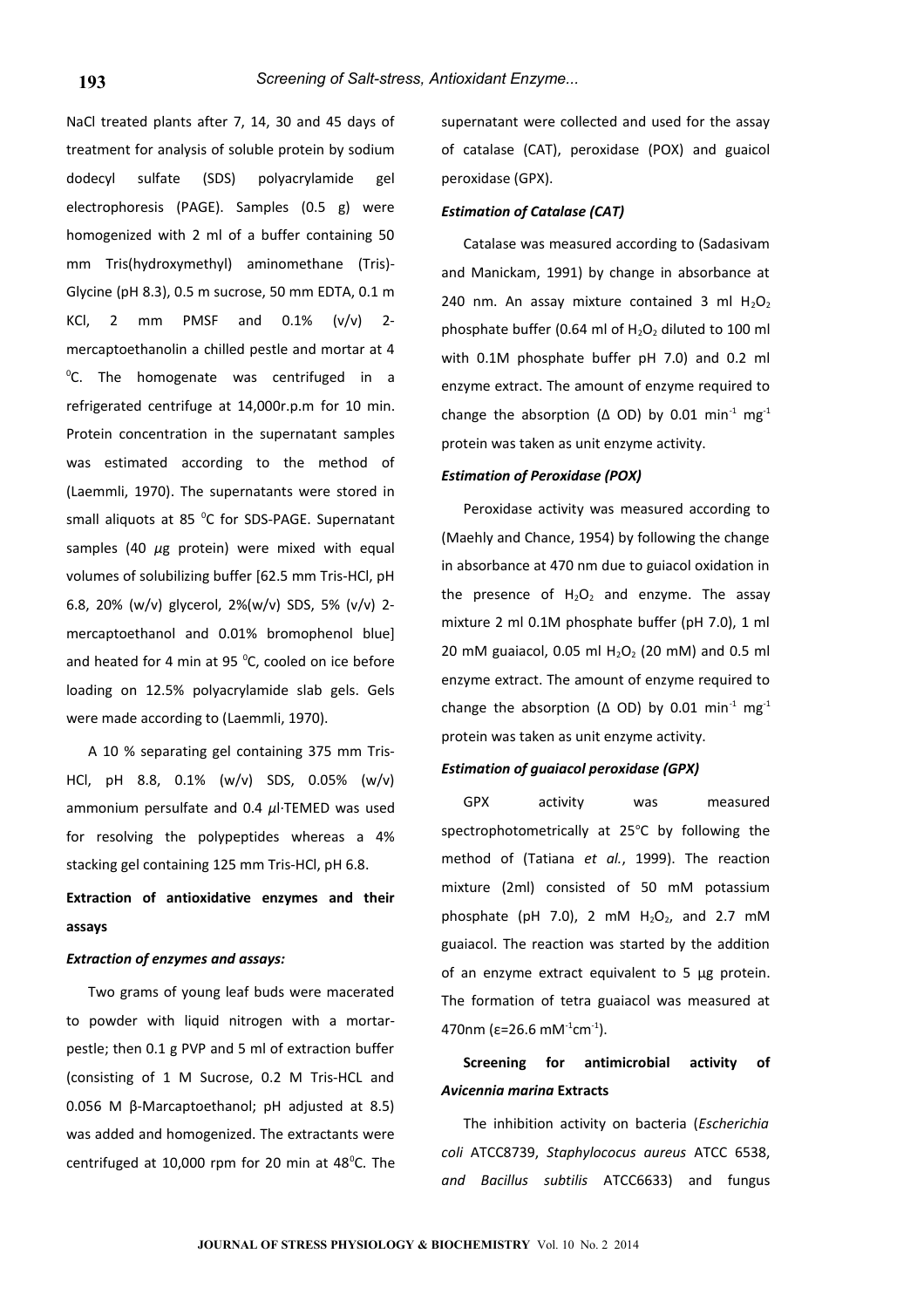(*Candida albicans* ATCC 2091, and *Aspergillus niger* ATCC 16404) Were tested using Agar well diffusion method (He and Zhou, 2007). The 1 mL of bacterial and fungus cultured at equal turbidity of McFarland No.0.5 was swab and placed into the surface of Mueller-Hinton Agar. The agar media was punctured into 6 holes per each culture plates of 0.5 cm diameter. 5, 10, 15, 20, 25, and 30µl of *A. marina* extracts were poured into 5 holes of agar and another hole was used as control (without the *A. marina* extract). The culture plates were incubated Finally, and the diameters of inhibition zone (DIZ) were measured in millimeter (mm). The experiment was repeated three times and the mean values were presented. Data were expressed as means ± standard deviations (SD) of triplicate experiments.

# **RESULTS**

## **Changes in total leaf soluble protein content**

Total soluble protein content in *A. marina* decreased upon exposure to 500mM NaCl for a short period of 7 days (Figure 1). Total soluble leaf protein content in *A. marina* decreased 3.4 fold after 7 days of salt treatment as compared to control.

#### **Changes in leaf protein SDS-PAGE profiling**

The leaf protein was extracted from control and salt treated plant leaves samples and analyzed by SDS-PAGE (Figure 2). SDS-PAGE analysis of total protein profiling indicated that no differences were found in number of protein band upon exposure to salt treatment. But the intensities of several protein bands having apparent molecular mass by reduced severely in salt treated samples compared to control in *A. marina.*

# **Effect of salinity on antioxidant enzymes**

The effect of NaCl on the catalase, guaiacol peroxidase, and peroxidase activities in the leaves at 500 mM NaCl concentration in different days of treatment is presented in Table 1. There was a steady increase in all the enzyme activities in *A. marina.*

## **Antimicrobial activity assay**

The result of antimicrobial activity of *A. marina* extracts was presented in Table 2 and Figure 3. Extract of leaves showed antimicrobial activity against *E. coli*, *S. aureus,* and *B. subtiliss,* and antifungal activity against the growth of *C. albicans* and *A. niger*.



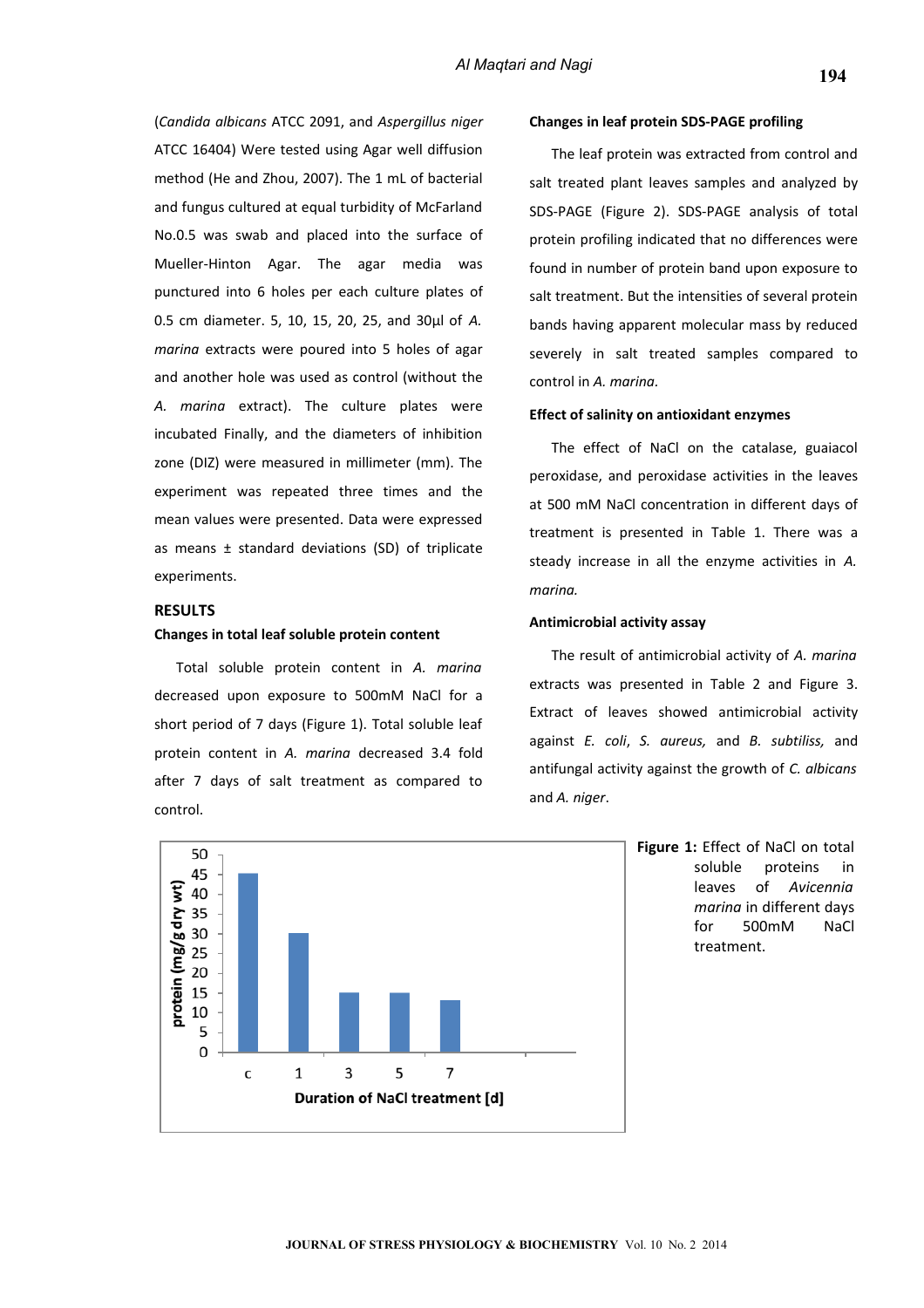

 7d 5d 3d 1d C **Figure 2:** Effect of NaCl on total soluble proteins in leaves of *Avicennia marina* in different days for 500mM NaCl treatment.

A







B

**Figure 3:** Anti-microbial activity of different levels from leave extract of *Avicennia marina* **(A**) with *Escherichia coli.* (**B**) with *Staphylococus aureus*. (**C**) with *Bacillus subtilis.* (Antifungal activity not shown)

| Table 1. Effects of 500 mMNaCl treatment on enzyme GPX, POX, CAT and Protein content in leaves of |  |  |
|---------------------------------------------------------------------------------------------------|--|--|
| Avicennia marina in different days of treatment                                                   |  |  |

|                                 | Control           | 500mM NaCl        |                   |                   |                   |  |
|---------------------------------|-------------------|-------------------|-------------------|-------------------|-------------------|--|
|                                 |                   | 1d                | 3d                | 5d                | 7d                |  |
| Protein (mg)                    | 45.41             | 30.20             | 15.13             | 15.13             | 13.22             |  |
| <b>CAT</b><br>U/mg of protein   | $0.173 \pm 0.113$ | $0.186 \pm 0.013$ | $0.224 \pm 0.012$ | $0.276 \pm 0.011$ | $0.332\pm0.113$   |  |
| <b>POX</b><br>$U/mg$ of protein | $1.034\pm0.023$   | $1.265 \pm 0.043$ | $1.454\pm0.054$   | $1.856 \pm 0.013$ | $2.234 \pm 0.003$ |  |
| <b>GPX</b><br>U/mg of protein   | $2.122 \pm 0.003$ | $2.321 \pm 0.003$ | $2.445 \pm 0.002$ | $3.765 \pm 0.001$ | $4.683 \pm 0.002$ |  |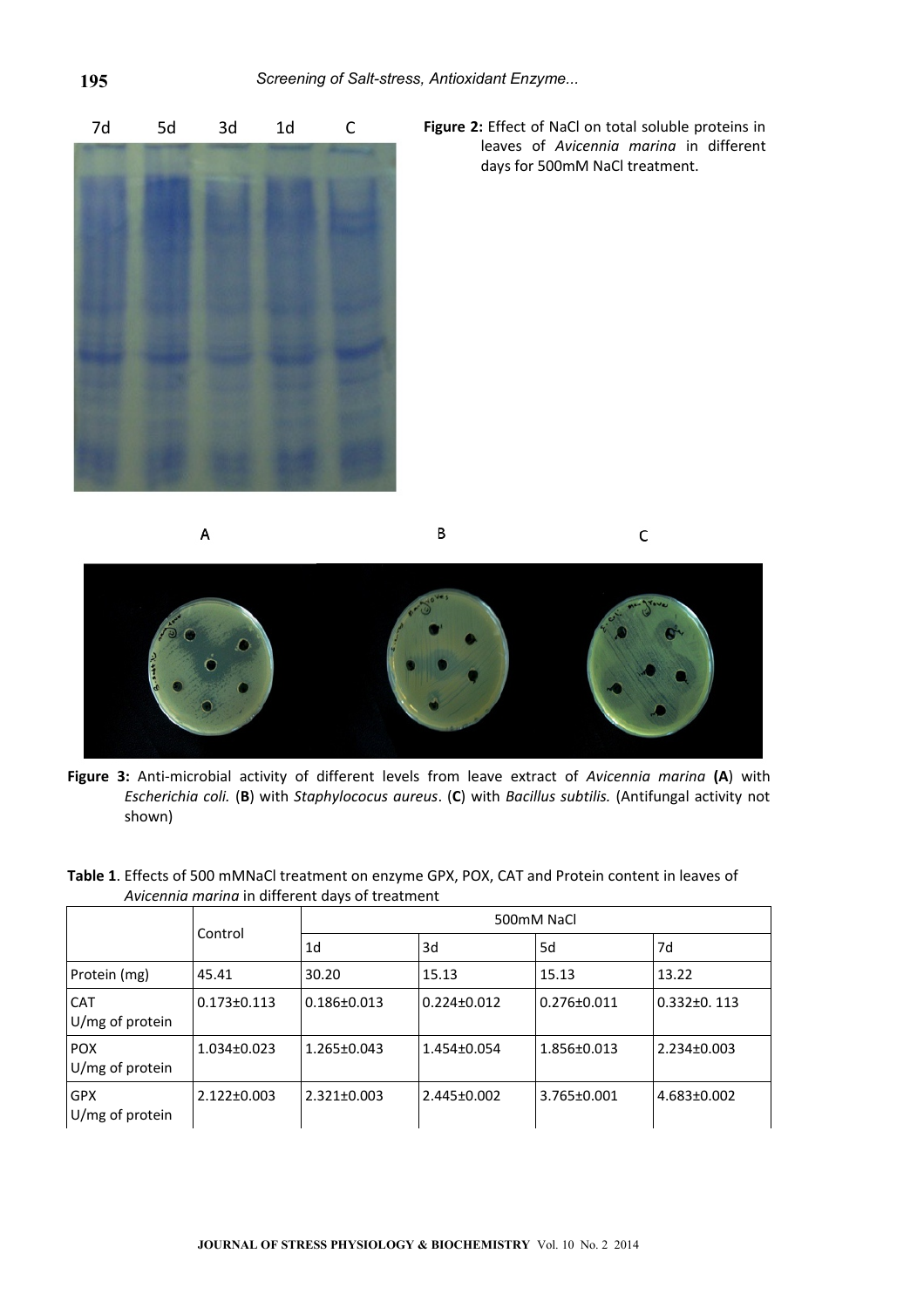| <b>Microorganisms</b>             | levels of Mangroves extract |          |          |          |          |         |
|-----------------------------------|-----------------------------|----------|----------|----------|----------|---------|
|                                   | $30 \mu$                    | $25 \mu$ | $20 \mu$ | $15 \mu$ | $10 \mu$ | $5 \mu$ |
|                                   | Inhibition zone, mm         |          |          |          |          |         |
| Escherichia coli ATCC8739         | 12                          | 11       | 10       | 8        |          | 4       |
| Staphylococus aureus ATCC 6538    | 6                           | 0        | 0        | 0        | 0        | 0       |
| <b>Bacillus subtilis ATCC6633</b> |                             | 6        | 5        | 0        | 0        | υ       |
| Candida albicans ATCC 2091        | 9                           | 8        | 6        | 0        | 0        |         |
| Aspergillus niger ATCC 16404      | 10                          | 9        | 8        | 0        | 0        |         |

#### **Table 2:** Anti-microbial activity of different levels from leave extract of *Avicennia marina*.

### **DISCUSSION**

The total protein content of leaf gradually decreased with increasing concentration of NaCl. This decrease in protein content might be due to stimulation of protein hydrolysis (Uprety and Sari, 1976), or the increasing activity of acid and alkaline proteases. As reported earlier, levels of free amino acid increase as a result of salt stress in *B. parviflora* (Parida *et al.*, 2002).

In this study, three antioxidant enzymes were estimated, *i.e.* CAT, POX, and GPX. A quantitative study of these enzymes from saline and fresh water grown plants revealed that enzymes activity were higher in salt-stressed plant.

Increase in CAT activity is supposed to be an adaptive trait possibly helping to overcome the damage to the tissue metabolism by reducing toxic levels of  $H_2O_2$  produced during cell metabolism and protection against oxidative (Bor *et al.*, 2003). (Takemura *et al.*, 2000) reported an inductive response in CAT activity in the mangrove *B. gymnorrhiza* under salt stress. Similarly in the present study, the salt induced enhancement of CAT activity in *A. marina* may suggest its effective scavenging mechanism to remove  $H_2O_2$  and imparting tolerance against salinity induced oxidative stress.

POX activity of *A. marina* was increased with increasing salt concentrations. This result agrees with *Aegiceras corniculatum* (Manikandan and Venkatesan, 2004). The enzyme POX involves in the decomposition of cosubstrates such as phenolic compounds and/or antioxidants. GPX activity also increases when exposed to salt stress. Exposure to high NaCl imposes oxidative stress due to changes in the osmotic and ionic environment in plant (Allakhverdiev *et al.*, 2000)**.**

It is important to study scientifically plants that have been used in traditional medicines to determine potential sources of novel antimicrobial compounds (Hammer *et al.*, 2001). Plants are employed as important source for traditional medications (Neves *et al.*, 2009).

Mangrove plant *A. marina* extracts showed antimicrobial activity against *E. coli*, *S. aureus*, and *B. subtilis*. The *A. marina* specie studied, was effective against *E. coli, S. aureus* and *B. subtilis*at (5, 10, 15, 20, 25, 30µl), (30 µl) and (20, 25, 30 µl), respectively. The inhibition zone was found to be better in *E. coli*. The result for antibacterial activity agrees with many leaves extract of mangrove, (Imdadul *et al.*, 2011a; Natarajan *et al.*, 2011; Imdadul *et al.*, 2011b).

Antifungal metabolites mangrove plant leaves include alkaloids, flavonoids and related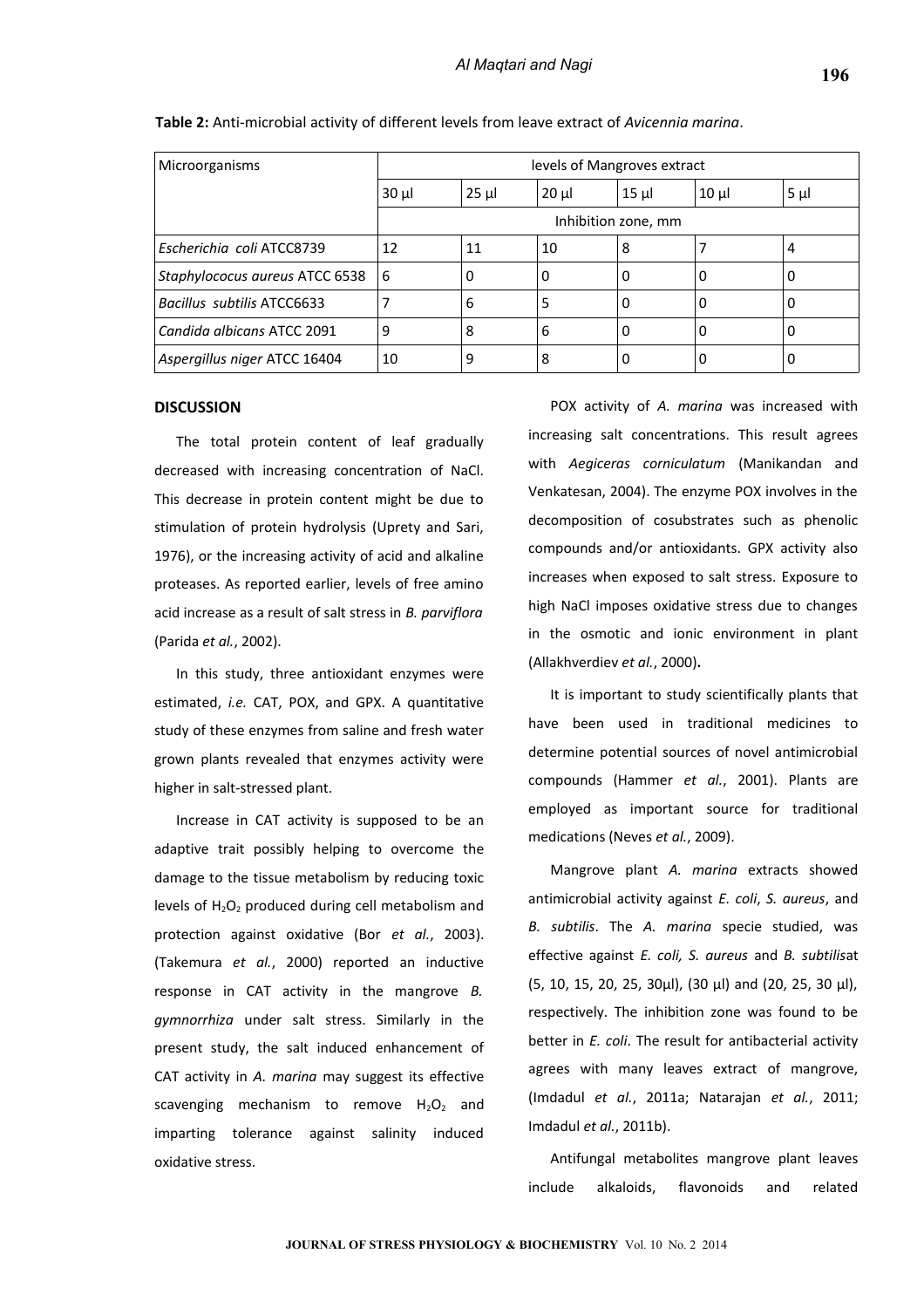compounds, fatty acids, oxygen heterocyclics, proanthocyanidins, quinones, stilbenes, terpenoids and triterpenoid, saponins. These compounds have toxicological characteristics, such as anti-fungal activity (Bandaranayake, 2002). The antifungal activity was effective against fungus at (20, 25, 30µl) for both *C. albicans* and *A. niger.* Different levels of mangrove extract have been used to consider its antimicrobial effect. Fatty acids are widely occurring compounds in natural fats and dietary oils, and they are known to have antibacterial and antifungal properties (Agoramoorthy *et al.*, 2007; Shelar *et al.*, 2012).

#### **ACKNOWLEDGEMENTS**

The authors are very grateful to Yemen Standardization, Meteorology and Quality Control for help in analytical analysis and to the faculty of sciences', Sana'a University for providing infrastructure facilities. Authors are also grateful to Mr. Aref Abdullah Hamoud, and Mr. Yaser Al Ghubair DG of EPA Hodaidah Branch for helping in collecting the samples

# **REFERENCES**

- Agoramoorthy, G., Chandrasekaran, M., Venkatesalu, V., and Hsu, M. (2007) Antibacterial and antifungal activities of fatty acid methyl esters of the blind-your-eye mangrove from India. *Brazilian J. Microbio.,* **38(4)**, 739-742.
- Allakhverdiev, S.I., Sakamoto, A., Nisihiyama, Y., Inaba, M. and Murata, N. (2000) Ionic and osmotic effects of NaCl induced inactivation of photosystems I and II in *synechococcus sp. Plant Physiol.*, **123**, 1047-1056.
- Arivuselvan, N., Silambarasan, D., Govindan, T. and Kathiresan, K. (2011) Antibacterial Activity of Mangrove Leaf and Bark Extracts Against

Human Pathogens*. Advan. Biol. Res.,* **5(5)**, 251- 254.

- Bandaranayake, W.M. (2002) Bioactivities, bioactive compounds and chemical constituents of mangrove plants. *Wet. Ecol. Manage.,* **10(6)**, 421-452.
- Blasco, F. (1984) Climatic factors and the biology of mangrove plants. In Snedakar, S. C. and Snedakar, J. G. (Eds.), *The mangrove ecosystem: research methods*. UNESCO, Bungay, UK, pp. 18-35.
- Bor, M., Ozdemir, F. and Turkan, I. (2003) The effect of salt stress on lipid peroxidation and antioxidants in leaves of sugar beet *Beta vulgaris* L. and wild beet *Beta maritime* L. *Plant Sci.*, **164**,77-84.
- Damerval, C., Vienne, P., Zivy, M., and Thiellement, H. (1986) Technical improvement in twodimensional electrophoresis increase the level of genetic variation detected in wheat seedling proteins. *Electrophoresis*, **7**, 52-54.
- EPA (2009) Assessing Progress towards the 2010 Target - The <sup>4th</sup> National CBD Report. Ministry of Water and Environment, the Republic of Yemen.
- Hammer, K.A., Carson, C., and Riley, T. (2001) Antimicrobial activity of essential oils and other plant extracts. *J. Appli. Microbio.*, **86(6)**, 985-990.
- He, F. and Zhou, J. (2007) A new antimicrobial susceptibility testing method of *Escherichia coli* against ampicillin. *J. Microbio. Meth.*, **68(3)**, 563-567.
- Imdadul, H., Wirakarnain, S., Koshy, P., Arash, R., Shariff, H.A.B.M. and Mat, T.R. (2011) Valuable antioxidant and antimicrobial extracts from *Rhizophora Mucronata* of Asiatic mangrove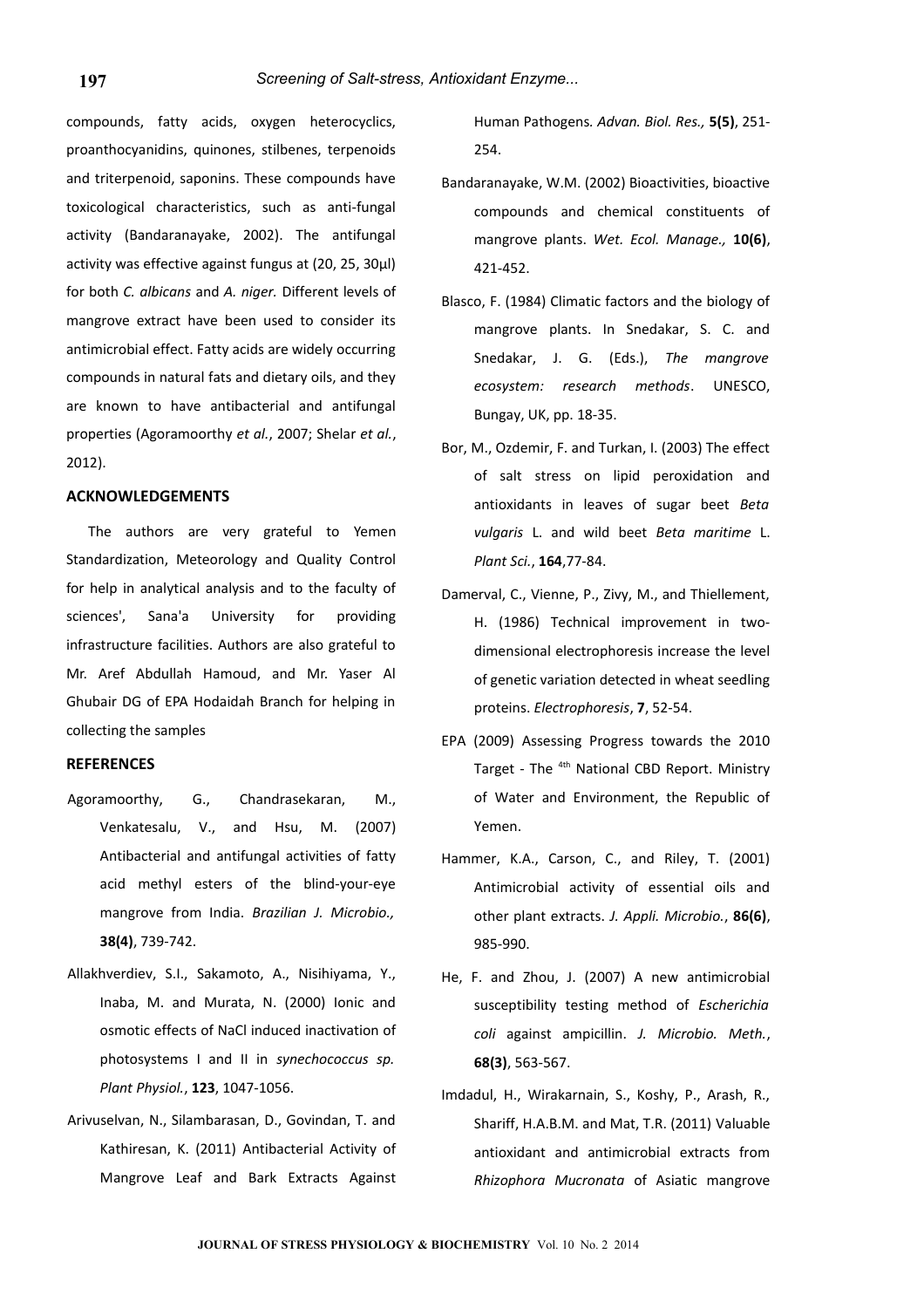forests. *Res. J. Biotech.*, **6(1)**, 10-14.

- Imdadul, H., Wirakarnain, S., Shariff, H.A.B.M., Mat, T.R. and Monneruzzaman, K.M. (2011b) Total phenolic contents, antioxidant and antimicrobial activities of *Bruguiera gymnorrhiza*. *J. Med. Plant. Res.,* **5(17)**, 4112- 4118.
- Laemmli, U.K. (1970) Cleavage of structural proteins during the assembly of the head of bacteriophage T4. *Nature*, **227**, 680–685.
- Lowry, O.H., Rosebrough, N.J., Farr, A.L. and Randall, R.J. (1951) Protein measurement with the Folin Phenol reagent*. J. Biol. Chem.*, **193**, 265-275.
- Maehly, A.C. and Chance, B. (1954) Methods of biochemical analysis, Vol. I. (Glick, D. ed.). Interscience Publishers Inc., New York, pp. 357-424.
- Maisuthisakul, P., Suttajit, M. and Pongsawatmanit, R. (2007) Assessment of phenolic content and free radical-scavenging capacity of some Thai indigenous plants, *Food Chem.,* **100**, 1409- 1418.
- Manikandan, T. and Venkatesan, A. (2004) Influence of NaCl on growth, organic constituents and certain antioxidant enzymes of *Aegiceras corniculatum* Blanco. *Geobios.*, **31**, 30-33.
- Miles, D.H., Kokpol, U., Chittawong, V., Tip-Pyang, S., Tunsuwan, K. and Nguyen, C. (1998) Mangrove forests-The importance of conservation as a bioresource for ecosystem diversity and utilization as a source of chemical constituents with potential medicinal and agricultural value. IUPAC, **70(11)**, 1-9.
- Nagi, H.M. and Abubakr, M.M. (2013) Threats status to mangrove ecosystem along the

coastal zone of Yemen. *J. King AbdulAziz Uni. – Mar. Sci.*, **24(1)**, 101-117.

- Nagi, H.M.; Khanbari, K.M. and Al-Sameh, A. (2012) Estimating total area of mangrove habitats in the republic of Yemen using remote sensing and GIS. *Fac. Sci. Bull.*, **24**, 75-84.
- Naskar, K. and Mandal, R. (1999) *Ecology and biodiversity of Indian mangroves; Part I: Global status*. Daya Publishing House, Delhi.
- Natarajan, V., Venugopal, P., Menon, T. (2003) Effect of *Azadirachtaindica* (neem) on the growth pattern of dermatophytes. *Indian J. Med. Microbio.*, **21(2)**, 98-101.
- Neves, J.M., Matos, C., Moutinho, C., Queiroz, G. and Gomes, L.R. (2009) Ethnopharmacological notes about ancient uses of medicinal plants in Tras-os-Montes (northern of Portugal). *J. Ethnopharmacol.*, **124(2)**, 270-283.
- Parida, A., Das, A.B., and Das, P. (2002) NaCl stress causes changes in photosynthetic pigments, proteins and other metabolic components in the leaves of a true mangrove, *Bruguiera parviflora*, in hydroponic cultures. *J. Plant Biol.*, **45**, 28–36.
- Ravikumar, S., Gnanadesigan, M., Suganthi, P. and Ramalakshmi, A. (2010) Antibacterial potential of chosen mangrove plants against isolated urinary tract infectious bacterial pathogens. *Inter J. Med. Sci.*, **2(3)**, 94-99.
- Sadasivam, S. and Manickam, A. (1991). *Biochemical methods for agricultural sciences*. Wiley Eastern Limited, New Delhi.
- Shelar, P.S., Reddy, S.V.K., Shelar, G.S. and Reddy, V.S. (2012) Medicinal value of mangroves and its antimicrobial properties – a review Continental. *J. Fish Aquatic Sci.,* **6(1)**, 26-37.

Takemura, T., Hanagata, N., Sugihara, K., Baba, S.,